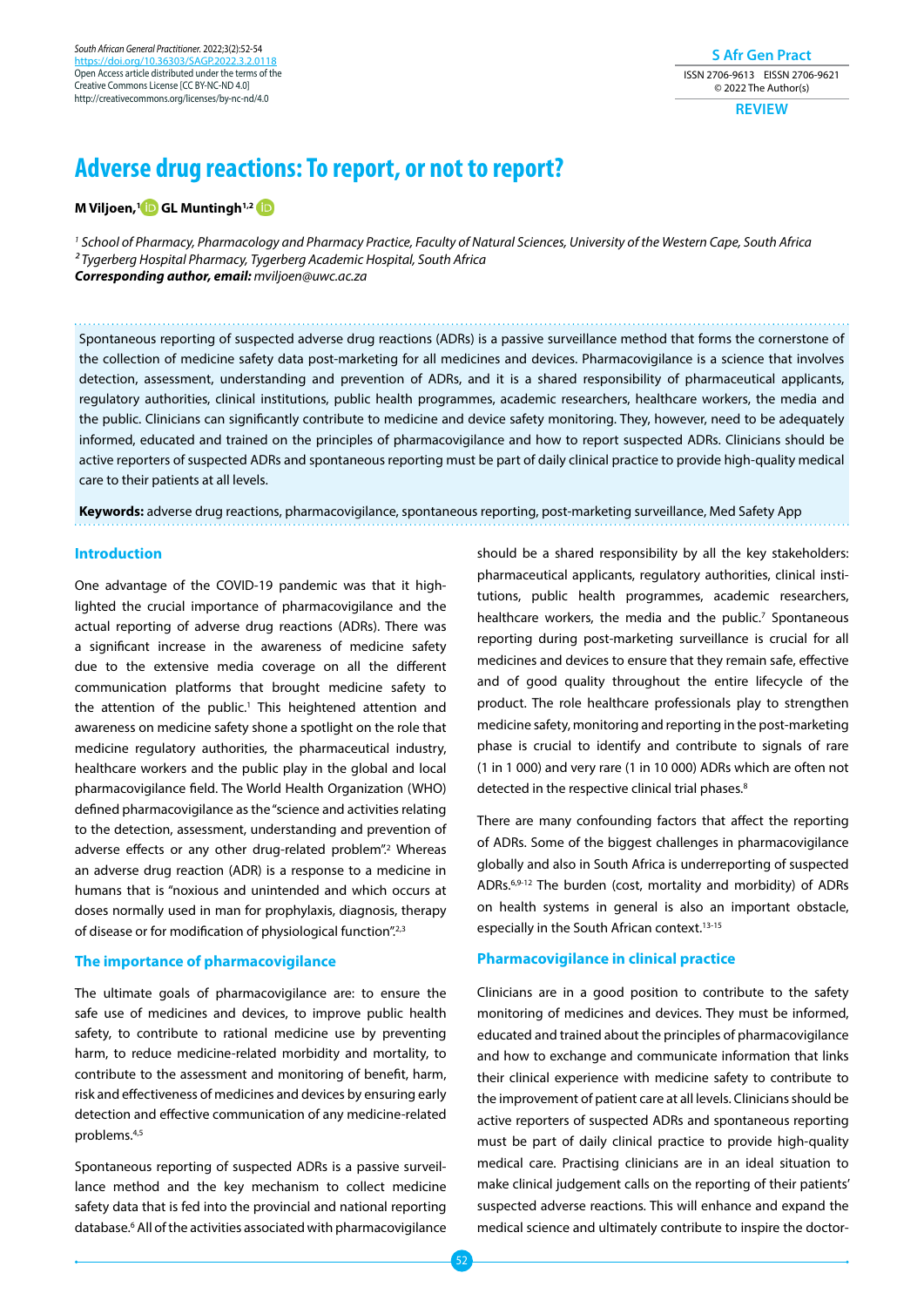| <b>Reporting channels</b>                    | Methods                                                                                                                                                            | <b>Access details or links</b>                                                                       |
|----------------------------------------------|--------------------------------------------------------------------------------------------------------------------------------------------------------------------|------------------------------------------------------------------------------------------------------|
| <b>Manual</b>                                | Adverse Drug Reactions & Quality Reporting form<br>https://www.sahpra.org.za/wp-content/uploads/2021/04/6.04<br>ARF1 v5.3 April2021-addition of Med Safety App.pdf | Email to adr@sahpra.org.za                                                                           |
| Online                                       | e-Reporting link to VigiFlow <sup>®</sup><br>Accessible from SAHPRA website                                                                                        | Complete and submit online<br>https://primaryreporting.who-umc.org/ZA                                |
| <b>Med Safety App</b><br>(Preferred channel) | Download from Google Play (Android devices) or App store<br>(iOs devices)<br>All AEFIs should also be reported via the Med Safety App                              | https://medsafety.sahpra.org.za/                                                                     |
| <b>EML Clinical Guide</b><br>mobile App      | Download from Google Play (Android devices) or App store<br>(iOs devices)<br>EML Clinical Guide: Install "How to report ADRs using the mobile"                     | On successful completion, a copy of the report will<br>be sent to the reporter and adr@sahpra.org.za |

#### **Table I:** Summary of reporting channels for ADR/AEFI in South Africa

ADR – adverse drug reaction, AEFI – adverse event following immunisation, EML – essential medicine list

patient partnership and trust among patients in the quality of the medical care they receive.<sup>2</sup>

## **What to report**

Clinicians have limited time to report suspected ADRs, especially in busy practices; the perceived paperwork, time and effort involved can be discouraging and their focus is primarily on the immediate clinical needs of the patient. It takes experience and sound clinical judgement to probe and ask the right questions to ascertain causal relationship of a suspected ADR.16

The South African Health Products Regulatory Agency (SAHPRA) provides a few pointers on their website that could be helpful to decide what to report or not. When in doubt, report all ADRs resulting from prescription and over-the-counter (OTC) medicines, devices or adverse events following immunisation  $(AEFI).<sup>5</sup>$ 

It is important to report:

- All serious ADRs that resulted in death, disability or impairment, hospitalisation, prolonged hospitalisation, congenital anomalies, teratogenicity or life-threatening situations.
- Undocumented, unexpected or unusual ADRs/AEFI not clearly stated in the package insert.
- ADRs/AEFI occurring in children under the age of 18.
- ADRs/AEFI in the elderly.
- Therapeutic failure, especially in the treatment of lifethreatening diseases, vaccines or contraceptives.
- Serious or clinically relevant interactions.
- ADRs/AEFI resulting from medication errors.
- ADRs/AEFI resulting from suspected overdose.
- Any product quality (stability, contamination, defective, poor packaging and labelling) related problem – Record the batch/ lot number and expiry date.
- ADRs or poisoning following the use of complementary, traditional or herbal remedies.
- ADRs in newly marketed medicines or devices (< 5 years postmarketing).

## **When to report**

SAHPRA encourages all healthcare workers and providers to report suspected ADRs/AEFI even if there is doubt whether the event constitutes an ADR or not. Providing evidence of causality is not a requirement and it is best practice to submit a report on a suspected ADR/AEFI even if some facts or information may still be unavailable or missing at the time of submission. It is, however, very important to note when completing these forms, that the following minimum requirements should be listed on the form (manually or online): 5

- Identifiable patient and demographics.
- Identifiable reporter and facility.
- Suspected medicine(s) detail.
- Suspected reaction(s) detail.

## **How to report**

The traditional manual reporting process originally involved facsimile transmission (fax) of suspected ADR reports. It was cumbersome, tedious and a process with little satisfaction and feedback. Despite having access to more evolved technology where suspected ADR forms can be scanned and emailed, this complex, varied and convoluted manner of reporting created an uncertainty resulting in the belief that reports are not captured nationally and that it may be considered a waste of valuable time in a busy clinical practice.<sup>17</sup>

In South Africa today, we have several methods by which a suspected ADR can be reported by healthcare professionals and the public. Table I summarises the various methods that can be used to report a suspected ADR in South Africa. The preferred option is to download the Med Safety App.<sup>5</sup>

# **Conclusion**

The majority of ADRs are preventable most of the time. Suspected ADRs resulting in death, disability, hospitalisation, teratogenicity or life-threatening situations are of serious concern and important to report, rather than not.

To report or not to report a suspected ADR "does not constitute an admission that the reporter or any other healthcare professional contributed to the ADR" or that the medicine product or device contributed to the event. The information that is finally reported